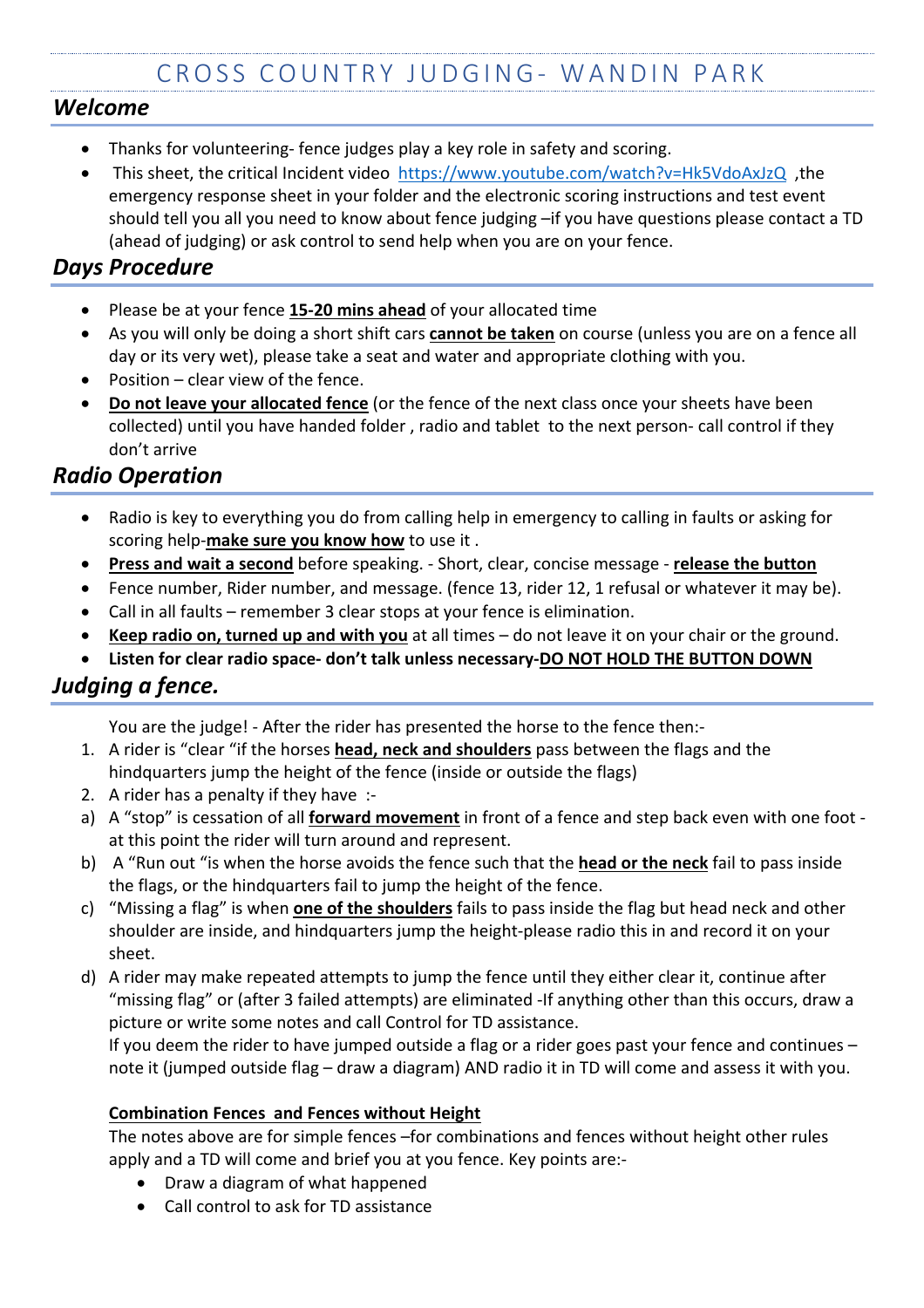## *Clocks*

- In your pack you have a clock to record the time of every horse over your fence
- It has one large button and two displays. Press that large button and write down the time of the 'non-moving' display on your scoresheet.
- It is not a stopwatch and there is no reset button. Use it also if you are asked to stop horses.

### *Electronic Scoring*

- At this event we will be using electronic scoring using Nominate Jumping app and your phone or a tablet provided
- We will also be using paper score sheets as a backup in case of network drop outs etc
- You should download the "Nominate Jumping" app from Google play or Apple Store on your phone before the event so you can run the test event to become familiar with the program (don't worry you can't break it!)
- Username and password for the Test Event are :-Username: testevent1 (all lowercase, no space)-Password: eventing (all lowercase) For instructions follow the link: http://www.wandinpark.com/uploads/3/8/7/6/38769927/xc\_jumping\_app\_instructions\_03092020.pdf
- For faults at combinations please record the element (eg 10B) at which the fault occurred.
- If unsure make notes of what happened straight away and radio control for assistance.
- If you are issued with a watch, please note times for all riders as they approach the fence on their first attempt.

#### **Important-If Paper Backup Required**

- Name and mobile phone number on every page
- Do not pre-number with rider numbers as they may come out of order
- Only tick clear column if they go clear. If they have a refusal **do not tick** the clear column.
- If unsure draw a diagram and make notes straight away and radio control for TD assistance.
- If you are issued with a watch, please record times for all riders in the far-right hand side as they approach the fence. Combinations – just the approach on the first attempt is fine.
- Faults at combinations please record the element (eg 10B ) at which the fault occurred.

### *Stopping Horses.*

- DO NOT STOP HORSES AT ANY TIME UNLESS SPECIFICALLY ASKED or there is an immediate danger that has not been seen - Control will try and stop horses all at one fence for ease of restarting.
- If control asks you to stop a horse, you'll need to identify a landmark approx. 150m prior to the fence and take riders time as they pass between you and that landmark (which will be used for restarting), and then wave them down.
- Tell them why they have been stopped and tell them you have their time recorded. Write down the stop time against the rider number!
- Control will radio request the stop time, and a TD will come and assist you in restarting that horse or horses.
- Be aware that you may be required to stop a number of horses, so write times down as soon as you confirm the rider has acknowledged you, and be ready to stop other horses if there are any.